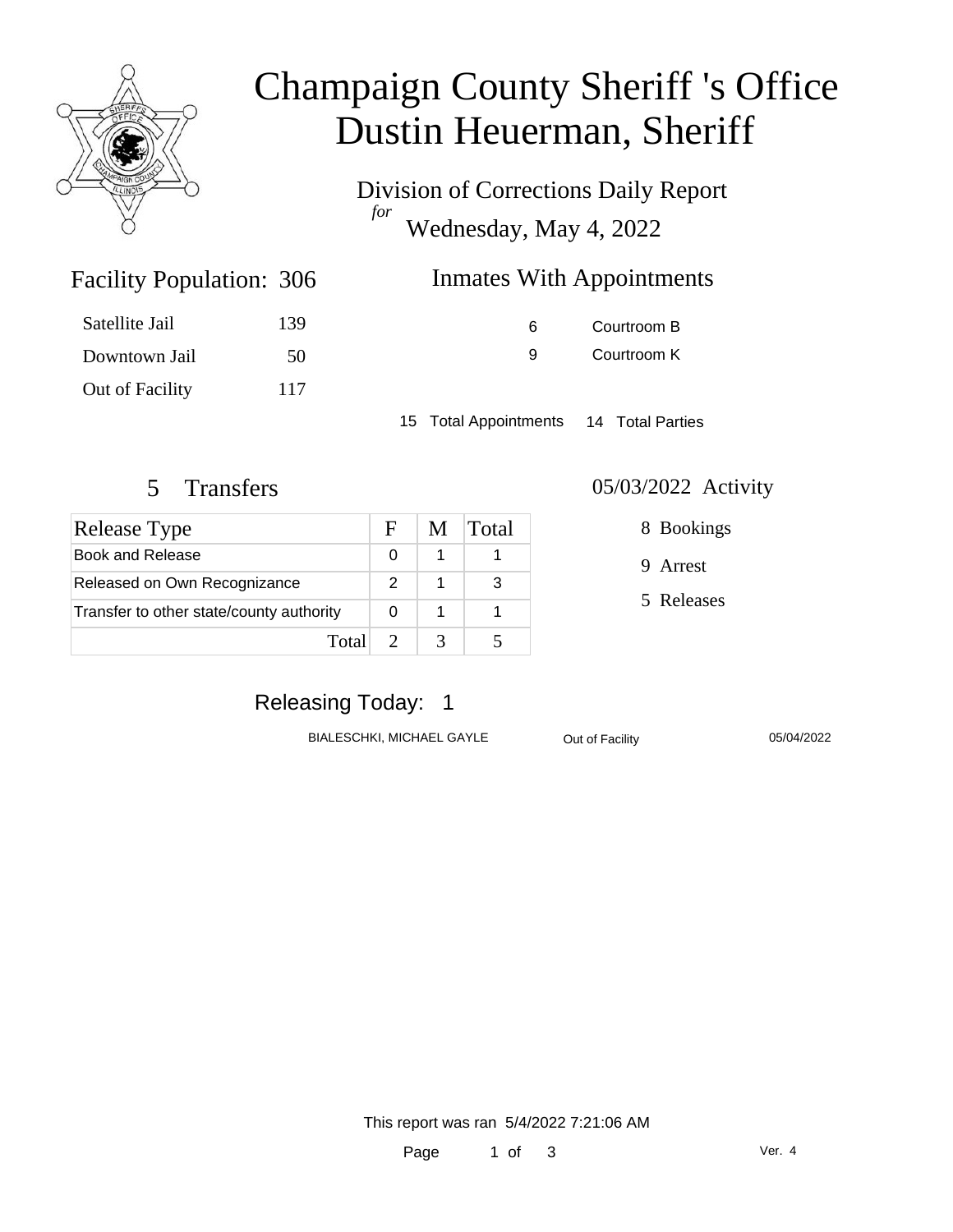

# Champaign County Sheriff 's Office Dustin Heuerman, Sheriff

Division of Corrections Daily Report *for* Wednesday, May 4, 2022

#### Custody Status Count

- Civil Sentenced CCCC 1
- Electronic Home Dentention 16
	- Felony Arraignment 2
		- Felony Other 1
	- Felony Pre-Sentence 8
		- Felony Pre-Trial 246
	- Felony Pre-Trial DUI 5
	- Felony Sentenced CCSO 4
	- Felony Sentenced IDOC 4
		- Hold Other 1
	- Misdemeanor Arraignment 1
		- Misdemeanor Pre-Trial 6
- Misdemeanor Sentenced CCSO 1
	- Petition to Revoke 2
	- Remanded to DHS 5
	- Traffic Arraignment 2
		- Traffic Pre-Trial 1
			- Total 306